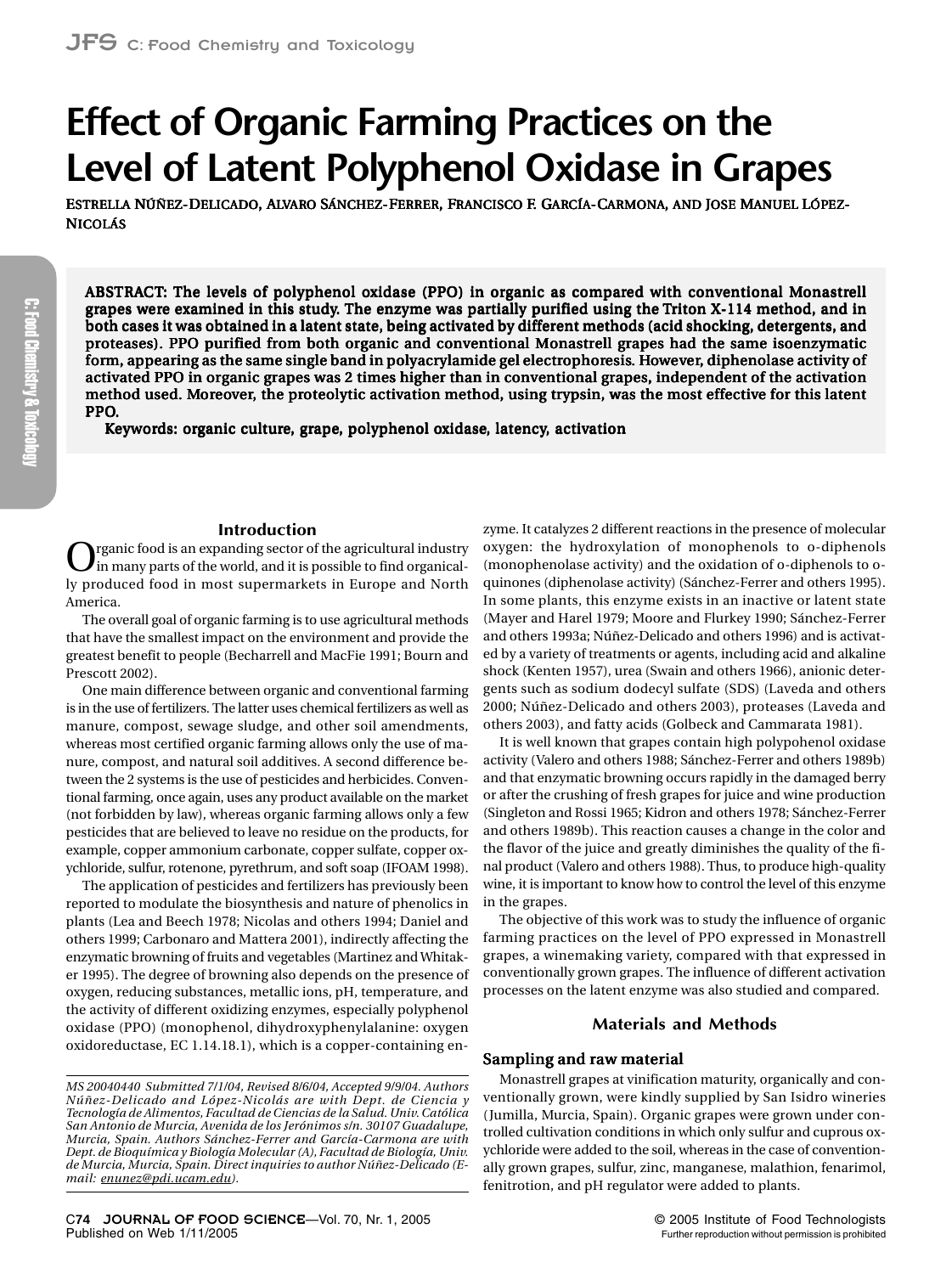Grapes were picked from 3 single plantations of organic culture and 3 single plantations of conventional culture. At each plantation, 10 vines, situated at different places, were selected, and 0.5 kg of grapes was harvested (at vinification maturity) from each of them. Two mixtures were made, the 1st with grapes from each organic plantation and the 2nd with grapes from each conventional plantation. These 2 mixtures were frozen at –80 °C until used as PPO source. Samples of frozen grapes (50 g each) both from conventional and organic culture types were picked at random to extract PPO. All PPO extracts were made in triplicate.

### Reagents

Biochemicals were purchased from Sigma (Madrid, Spain) and used without further purification. Triton X-114 (TX-114) was obtained from Fluka (Madrid, Spain) and condensed 3 times as described by Bordier (1981), but using 100 m*M* sodium phosphate buffer, pH 7.3. The detergent-rich phase of the 3rd condensation had a concentration of 25% TX-114 (w/v). The TX-114 concentration was estimated from 278 nm absorption of dilute solution  $(A_{278})$  $= 1.25$  for 0.05%; w/v) (Werck-Reichart and others 1991). The phenolic substrates 4-*tert*-butylcatechol (TBC), 4-methylcatechol (4MC), and chlorogenic acid (CGA) were obtained from Fluka (Madrid, Spain).

## Enzyme purification of grape PPO

Grape PPO was extracted using a modification of the method described earlier by our group (Sánchez-Ferrer and others 1989a). A sample of 50 g of frozen grapes was thawed at room temperature and homogenized for 1 min with 50 mL cold buffered 100-m*M* sodium phosphate (pH 7.3) containing 25 m*M* ascorbic acid and serine protease inhibitors (1-m*M* phenylmethanesulfonyl fluoride [PMSF] and 1-m*M* benzamidine hydrochloride), both of which were added immediately before use. The homogenate was filtered through 8 layers of cheesecloth and centrifuged at 4000 × *g* for 10 min at 4 °C. The supernatant was discarded, and the precipitate was resuspended with 20 mL of 4% (w/v) TX-114 in 100 m*M* sodium phosphate buffer (pH 7.3) for 15 min at 4 °C. This solution was subjected to temperature-induced phase partitioning, and the mixture was warmed at 37 °C for 15 min. During this time, the solution became spontaneously turbid because of the formation, aggregation, and precipitation of large mixed micelles of detergent, which contained hydrophobic proteins, chlorophylls, and phenolic compounds. This solution was centrifuged at 10000 × *g* for 15 min at 25 °C. The detergent-rich phase was discarded, and the clean detergent-poor supernatant, containing soluble grape PPO, was used as the enzyme source. This enzyme solution was stored at –20 °C.

## Enzyme activity

Enzymatic activity was determined spectrophotometrically (Varian, Cari 50-Bio, Victoria, Australia) at 400 nm with TBC ( $\epsilon_{400}$  = 1150/*M*/cm) (Sánchez-Ferrer and others 1993a). One unit of enzyme was defined as the amount of enzyme that produced  $1\,\mu\mathrm{mol}$ of the *tert*-butyl-quinone/min.

Unless otherwise stated, the standard reaction medium at 25 °C contained 25 µg of protein, 10mM sodium phosphate buffer, pH 6.0, and 2.5m*M* TBC in a final volume of 1 mL. Each sample was assayed in triplicate.

## Optimum pH

pH studies were carried out using 10 m*M* sodium acetate buffer (pH 3.0 to 5.5) and 10 m*M* sodium phosphate buffer (pH 6.0 to 7.5) in the presence or absence of 3.5 m*M* SDS.

## Optimal activation by SDS

Activation studies were carried out in the standard reaction medium (1 mL) adding different detergent concentrations.

# Trypsin activation

Activation studies were carried out by incubating 25  $\mu$ g/mL grapes PPO and 0.5 mg/mL trypsin for different times. After that, the activated PPO activity was measured in the standard reaction medium conditions in a final volume of 1 mL.

## Electophoresis

Sodium dodecyl sulphate–polyacrylamide gel electrophoresis (SDS-PAGE) was carried out as described by Angleton and Flurkey (1984). Samples were mixed with glycerol, SDS, and bromophenol blue before being applied to 10% polyacrylamide gels. Electrophoresis was carried out for 1 h at 25 °C in a Mini Protein Cell (Bio-Rad). The gels were stained for PPO activity in 100 mL of 10 m*M* sodium acetate buffer (pH 5.0) containing 5m*M* L-3,4-dihydroxyphenylalanine (L-dopa) and 3m*M* 3-methyl-2-benzo-thiazolinone hydrazone (MBTH) hydrochloride hydrate.

## Protein determination

The protein content was determined according to Bradford's dye binding method, using bovine serum albumin (BSA) as a standard (Bradford 1976).

## Statistical analysis

The significance of the difference between means of PPO activity in conventional and organic grapes was estimated by Student *t*test. These analyses were carried out using SPSS version 12 (SPSS Inc., Chicago, Ill., U.S.A.).

## **Results and Discussion**

Enzymatic browning of musts and wines is mainly dependent on the oxidation of endogenous phenols by PPO (Sapis and others 1983). Mayer (1987) has reviewed the importance of this enzyme in winemaking, which has attracted the attention of many investigators since the 1960s for many reasons: its kinetic parameters (Lerner and Mayer 1976; Sánchez-Ferrer and others 1988), its latency (Sánchez-Ferrer and others 1989a), its location (Ivanov 1967), its changes during maturation (Sánchez-Ferrer and others 1989b; Valero and others 1989), and the best moment for harvesting grapes to produce a high-quality wine without, or at least with reduced, enzymatic browning (Valero and others 1989).

In this work, PPO samples from organic and conventional Monastrell grapes, a Spanish winemaking variety, were partially purified using a modification of the method described by Sánchez-Ferrer and others (1989a), which consists of phase partitioning in TX-114 (for details, see "Materials and Methods" section). The enzyme thus obtained was in a latent state and could be activated by different methods (acid shocking, detergents, or proteases), which is in agreement with data previously described (Sánchez-Ferrer and others 1989b).

The partially purified conventional and organic Monastrell grape PPO appeared as a single band in PAGE (Figure 1) when L-dopa and MBTH were used as a substrate, in both cases. This result was similar to that obtained for soluble potato PPO (Sánchez-Ferrer and others 1993a), iceberg lettuce PPO (Chazarra and others 1996), banana pulp PPO (Sojo and others 1998), and persimmon fruit (Núñez-Delicado and others 2003). Moreover, Figure 1 shows the same band in both cases, indicating the presence of the same PPO isoenzyme in Monastrell grapes grown under conventional and organic farming conditions.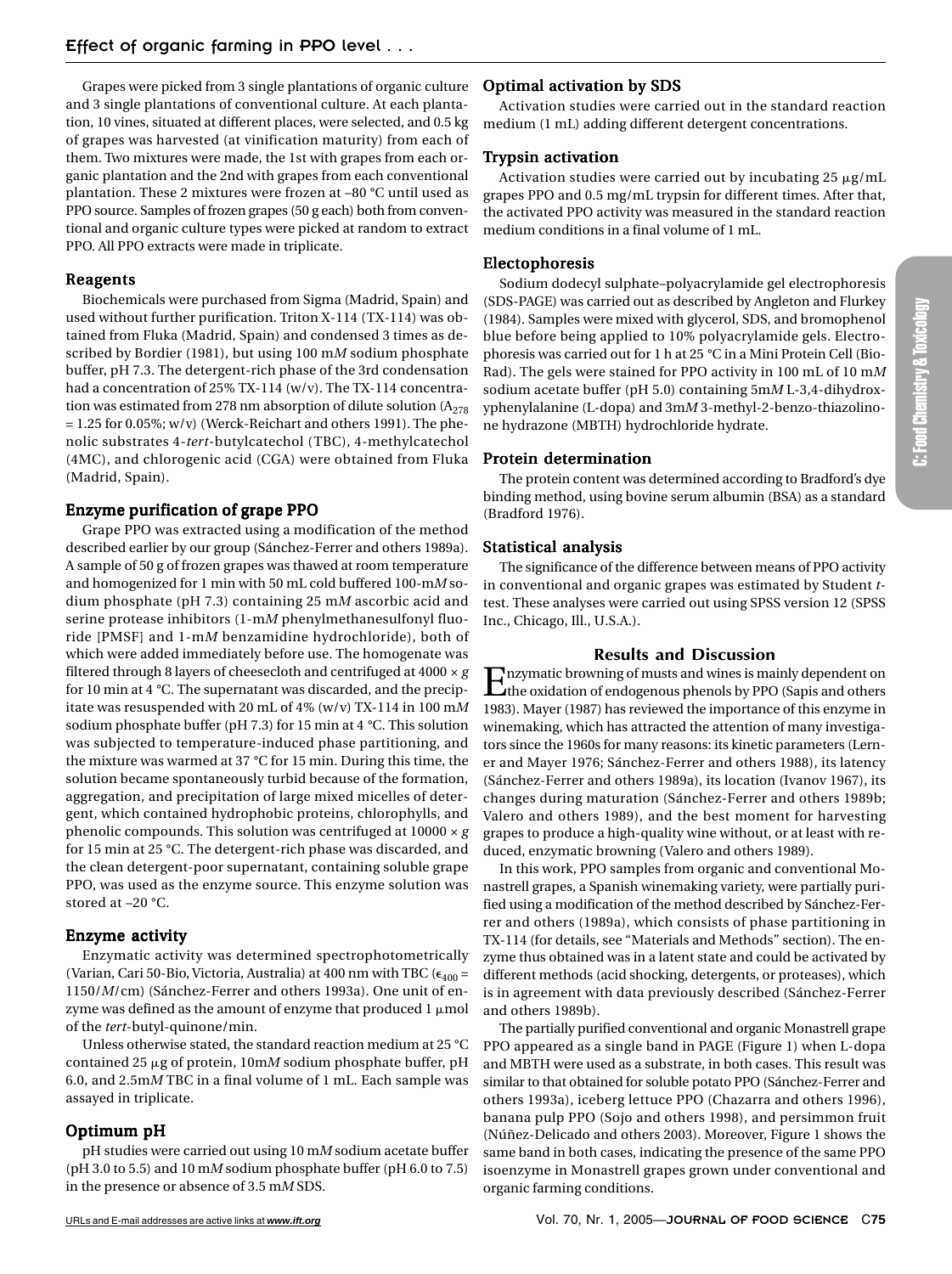When the PPO activity was studied with TBC at different pH values in the absence of SDS, both conventional and organic grapes showed an optimum pH at 4.0 (Figure 2a, filled symbols). These data were in accordance with the optimum pH described for conventional grape PPO (Sánchez-Ferrer and others 1989b). The low pH optimum is a result of the enzyme being induced by acid shocking. This low pH was displaced to pH 5.0 when the assays were conducted in the presence of 0.1% SDS, in both cases (Figure 2a, open symbols). This effect of pH displacement in the presence of SDS has also been described with persimmon fruit latent PPO (Núñez-Delicado and others 2003).

Figure 2a also shows that PPO activity in organic Monastrell grapes (circles) was double (*P* < 0.05) that observed in conventional Monastrell grape (squares), both in the presence or in the absence of SDS. The highest value in the activation process was obtained at pH 6.0 in both cases (Figure 2b), at which value the activation was 8.6-fold and 7-fold for organic and conventional Monastrell grapes, respectively.

To further characterize the differences between the 2 types of farming, the effect of SDS concentration was studied at pH 6.0. Figure 3 shows that the activation process was saturable, reaching its



maximum activation at 3.5 m*M* SDS in both organic and conventional Monastrell grapes. Once again, PPO activity in the presence of SDS was approximately 2 times higher in organic than in conventional Monastrell grapes (*P* < 0.001).

This SDS activation was also dependent on the substrate used. Three substrates, TBC, 4MC, and CGA, were tested (Table 1), a clear dependence between the degree of hydrophobicity of the



**Figure 1—Sodium dodecyl sulphate-polyacrylamide gel electrophoresis (10% gel) of (a) conventional Monastrell grape polyphenol oxidase and (b) organic Monastrell grape polyphenol oxidase, stained with 5m***M* **L-3,4 dihydroxyphenylalanine (L-dopa) and 2m***M* **3-methyl-2 benzo-thiazolinone hydrazone hydrochloride hydrate in sodium acetate buffer (pH 4.0).**

**Figure 2—(a) Effect of pH on Monastrell grape polyphenol oxidase activity in 10 m***M* **sodium acetate (pH 3.0 to 5.0), 10-m***M* **sodium phosphate (pH 6.0 to 7.5). The reaction medium at 25 °C contained 2.5 m***M* **4-tert-butylcatechol and 25 g/mL of partially purified polyphenol oxidase (PPO). Organic Monastrell grape PPO in the presence () or absence (**-**) of 3.5 m***M* **SDS. Conventional Monastrell grape PPO in the presence () or absence () of 3.5 m***M* **sodium dodecyl sulfate (SDS). (b) Effect of pH on SDS activation of organic (**-**) and conventional () Monastrell grapes.**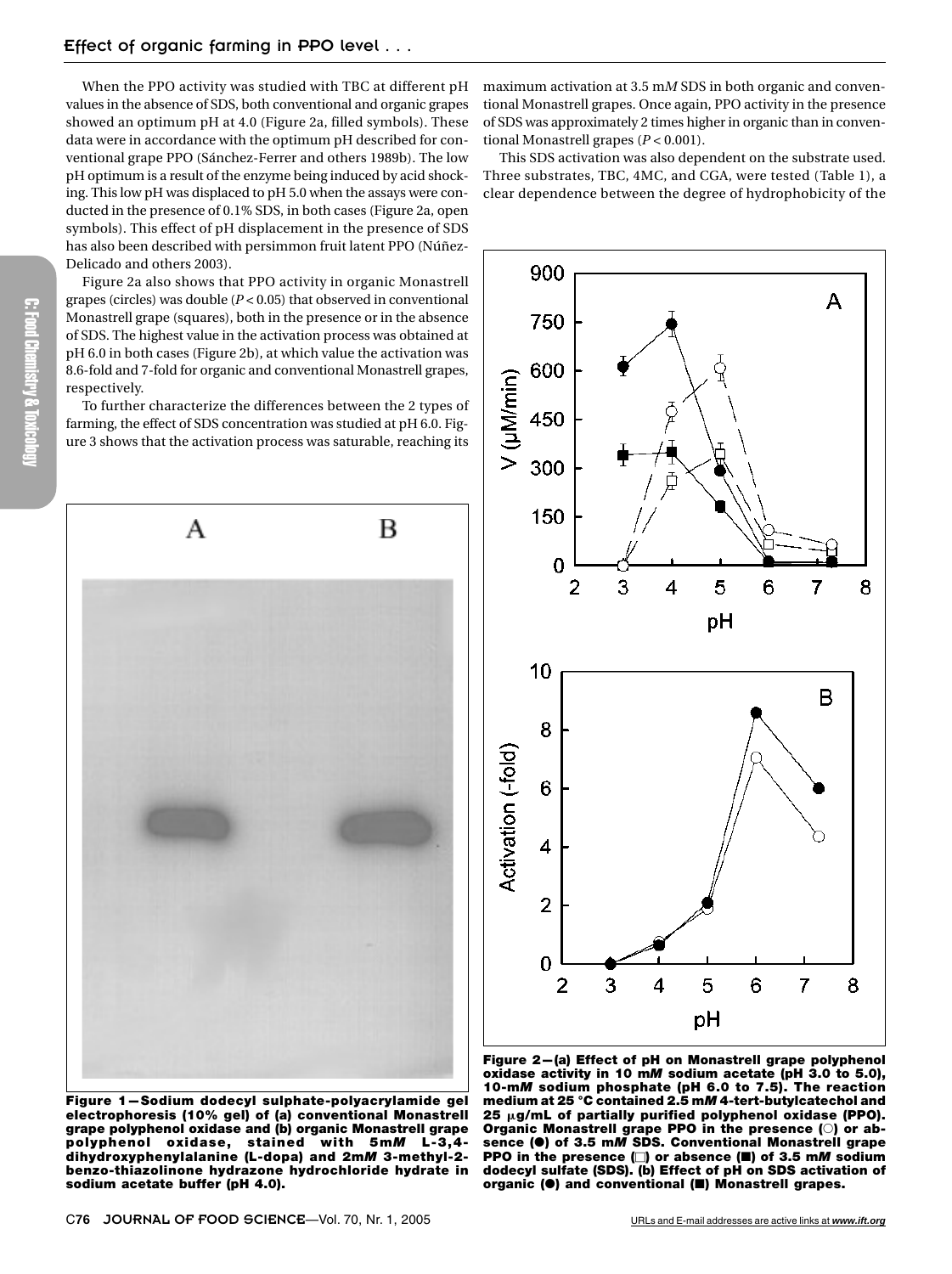substrate and the degree of activation being evident (TBC > 4MC > CGA). The conformational changes produced by the surfactant in the activation of latent PPO favor the access of the hydrophobic substrates to the active center, as has been previously described for latent potato leaf PPO (Sánchez-Ferrer and others 1993b).

Finally, proteolytic activation was also studied in the presence of 0.5 mg/mL trypsin (Figure 4). The activation process was time-dependent, reaching maximal activation when the incubation time was 20 min. In the case of organic grapes, the latent enzyme was activated 29-fold, which is almost double that reached in conventional grapes (17-fold). The activity of trypsin-activated organic and conventional latent PPOs was independent of pH from 3 to 7.5 (Figure 5a). However, the maximal proteolytic activation of both latent PPOs was found at basic pH values (Figure 5b). In both organic and conventional Monastrell grapes, the degree of activation obtained using trypsin as activation agent was higher (2-fold to 3-fold) than that obtained by pH or SDS.

In summary, this study revealed that organic and conventional Monastrell grape PPO is in the latent state and can be activated by different methods, such as with acid-shocking, SDS, and trypsin, the last activation method being the most effective (29-fold or 17 fold for organic and conventional grapes, respectively). In addition, the high PPO activity present in organic compared with conventional Monastrell grapes could be the result of changes in phenolic metabolism in plants grown in the absence of synthetic chemical pesticides and most of the readily soluble mineral fertilizers, especially copper sulfate. This increase in PPO activity may contribute effectively to disease resistance in organic farming via rapid oxidation of phenols to quinines, thus inhibiting the polygalacturonase of pathogens (Ohazurike and Arinze 1996).



#### **Table 1—Sodium dodecyl sulfate (SDS) activation (-fold) of polyphenol oxidase from organic and conventional Monastrell grapes, using different substrates**

|                                                    | 4-tert-Butyl<br>catechol <sup>a</sup> | 4-Methyl<br>catecholb | Chlorogenic<br>acid <sup>c</sup> |
|----------------------------------------------------|---------------------------------------|-----------------------|----------------------------------|
| PPO <sup>d</sup> from organic<br>Monastrell grapes | 8.6                                   | 5.5                   | 3                                |
| PPO from conventional<br>Monastrell grapes         |                                       | 3.6                   | 1.5                              |

aAssayed in the standard reaction medium, in the absence or in the presence

of 3.5 m*M* SDS.<br><sup>b</sup>Assayed in the standard reaction medium but using as substrate 2.5 m*M* 4-<br>methylcatechol, in the absence or in the presence of 3.5 m*M* SDS. cAssayed in the standard reaction medium but with 2.5 mM chlorogenic acid, in the absence or in the presence of 3.5 m*M* SDS.<br>dPPO = polyphenol oxidase.

#### **Conclusions**

In conclusion, the results presented in this article suggest that PPO may be considered a specific endogenous marker for the differential  $\mathsf{L}\,$  may be considered a specific endogenous marker for the differentiation of organic from conventional grapes, as has been previously described for organic peaches and pears (Carbonaro and Mattera 2001). These data indicate that wines obtained from organic grapes could be more oxidated than those obtained from conventional grapes because of the highest PPO activity observed in organic grapes.

#### **Acknowledgments**

This work was partially supported by Consejería de Economía, Industria e Innovación de la Región de Murcia (4I01SIU002) and the Univ. Católica San Antonio de Murcia (PMAFI 11-1-C-03).



**Figure 3—Effect of sodium dodecyl sulphate (SDS) concentration on Monastrell grape polyphenol oxidase activity. The reaction medium at 25 °C contained 10 m***M* **sodium phosphate buffer, pH 6.0, 2.5 m***M* **4-***tert***-butylcatechol, increas**ing concentrations of SDS (0 to 10 mM) and 25  $\mu$ g/mL of **partially purified polyphenol oxidase from organic grapes (0)** 25  $\mu$ g/mL of partially purified PPO from conventional **grapes ().**

**Figure 4—Effect of incubation time on the trypsin-mediated activation of Monastrell grape polyphenol oxidase (PPO). The reaction medium at 25 °C contained 10 m***M* **sod ium phosphate buffer, pH 6 .0 , 2 .5 m***M* **4-***tert***butylcatechol, and 25 g/mL of organic Monastrell grape PPO incubated with trypsin 0.5 mg/mL for different times (@)** or 25 µg/mL of conventional Monastrell grape PPO in**cubated with trypsin at 0.5 mg/mL for different times ().**